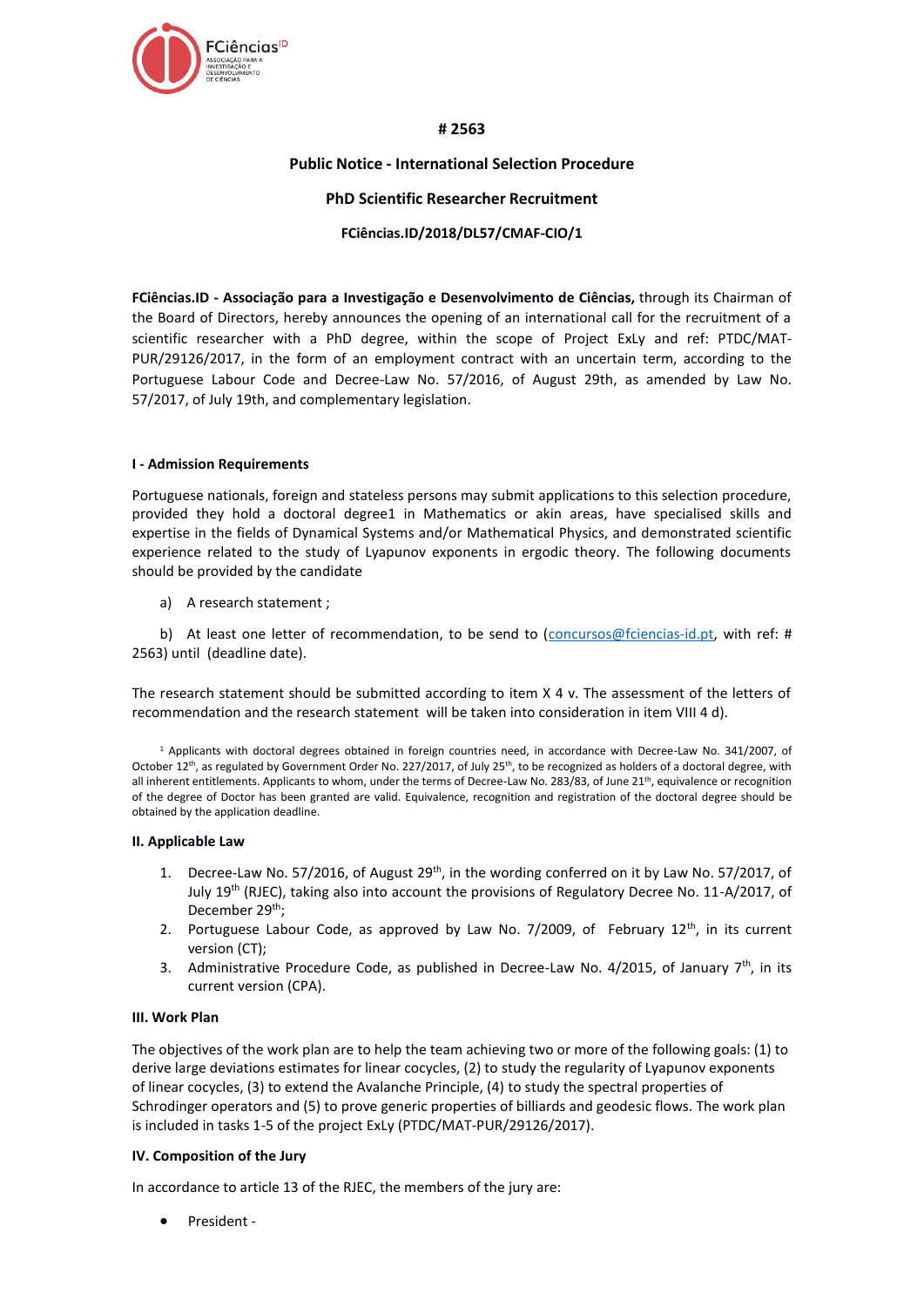

- 1st Evaluator Pedro Miguel Duarte
- 2nd Evaluator João Lopes Dias
- 1st Alternate Evaluator Silvius Klein
- 2nd Alternate Evaluator José Pedro Gaivão

## **V. Place of work**

Work will be developed at the facilities of Research Center CMAF-CIO, in Campo Grande, Lisbon, Portugal.

### **VI. Contract Duration**

The full-time employment contract with an uncertain term is expected to start on 01/01/2019, and will last until the Work Plan referred to in section III is completed. It will have an expected duration of 30 months, with a maximum duration of 6 years, including an initial experimental trial period of 30 days.

### **VII. Monthly Allowance**

The gross monthly salary entitle is stipulated in clause 1 of article 5 of the Regulatory Decree No. 11- A/2017, of December 29th, corresponding to level 33 of the Consolidated Table of Allowances, as approved by Government Order No. 1553-C/2008, of December 31st, being 2,128.34 Euros, plus holiday and Christmas allowances, as well as food allowance, in value and conditions for workers with a legal relationship of employment under the Labour Code.

### **VIII. Evaluation of applications**

- 1. Failure to comply with the Admission Requirements implies the non-admission of candidates in absolute merit.
- 2. According to article 5 of the RJEC, the selection of the candidates approved in absolute merit will rely on the evaluation of their scientific and curricular achievements in the last five years, taking into consideration the quality and relevance of the scientific production, and the professional activity indicated as more relevant by the candidate, for the project.
- 3. The final classification of candidates is given on a scale of 0 to 100%.
- 4. Evaluation of the relative merit of candidates, will rely on the following criteria:
	- a) Participation in relevant scientific projects in the area 0%;
	- b) Scientific publications in the mentioned areas 65 %;
	- c) Pedagogical and outreaching activities, in particular in the context of promoting scientific practices, organization of courses, seminars and conferences, in the area - 0 %;
	- d) Assessment of the references provided by the candidate 25 %;
	- e) Interview, if deemed necessary by the jury 10%.
- 5. The jury may decide to interview the three best ranked [in criteria a) to d) of paragraph 4)] candidates, for clarifications and improved explanations of curricular elements.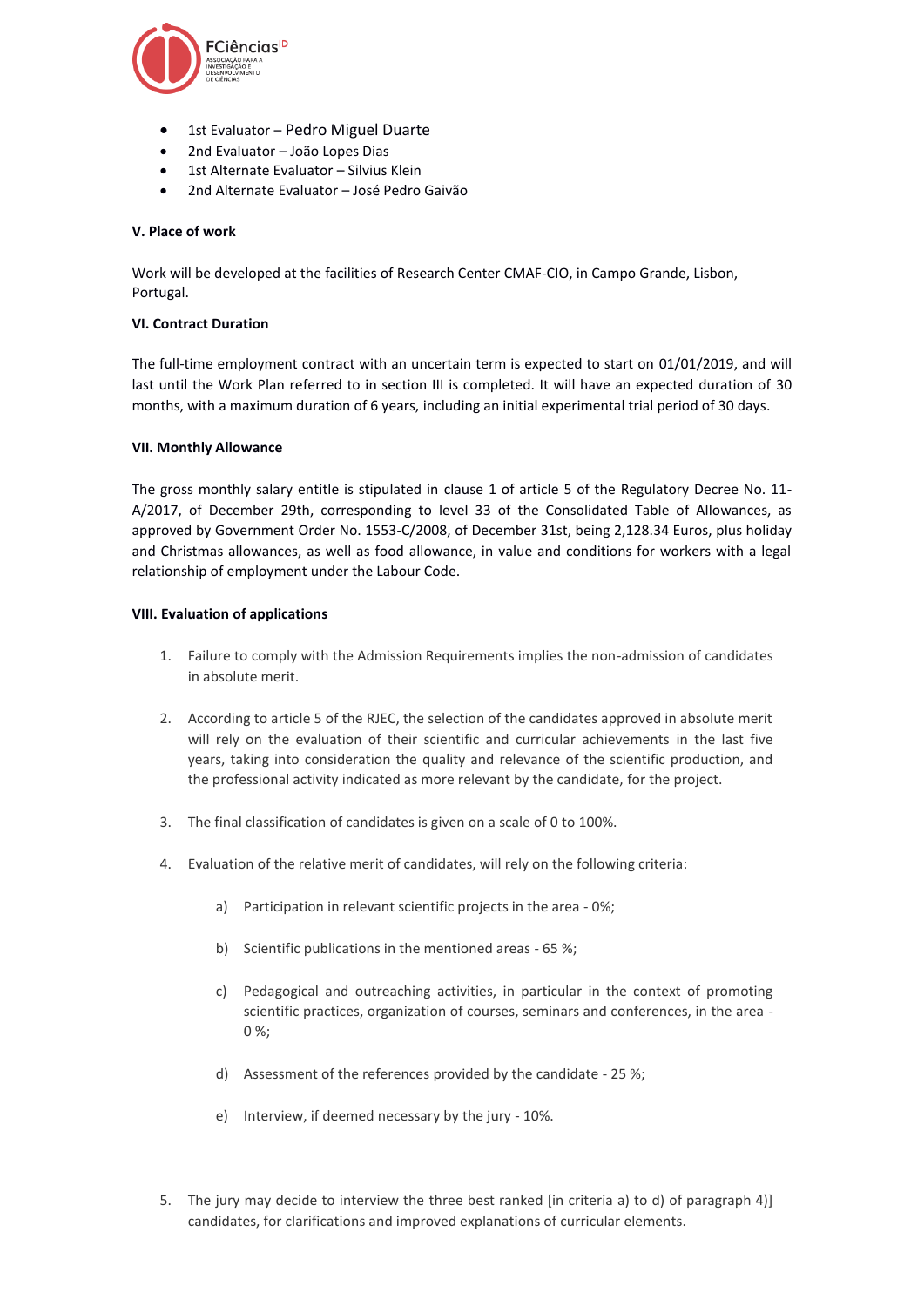

- 6. The jury shall deliberate by means of a roll-call vote based on the evaluation criteria.
- 7. Minutes of the jury meetings are drawn up, summarizing all relevant elements considered by jury members, as well as their individual votes and justifications.
- 8. After completion of the evaluation process, the jury will draw up a ranking of successful candidates with their classifications.
- 9. Hiring will be decided by the Chairman of the Board of Directors of FCiências.ID, based on the final jury recommendation.
- 10. The evaluation results will be published on the website of the FCiências.ID ("Concursos" tab). The candidates will be individually notified of the evaluation results by e-mail sent to the address indicated in the "Personal Data" section of the submitted form.
- 11. With the notification referred to in paragraph 10, the hearing phase of interested parties referred to in Article 121 *et seq.* of the CPA will begin, and last for ten working days.
- 12. The possible pronouncement of the candidate in a prior hearing must be addressed to the President of the jury and submitted in writing to [fciencias.id@fciencias-id.pt.](mailto:fciencias.id@fciencias-id.ptt) The President of the jury will convene a jury's meeting to produce the final decision, within thirty working days.
- 13. Within five working days of the final jury decision, the Board of Directors Chairman of FCiências.ID will approve it and the candidates will be notified.
- 14. The communication between FCiências.ID and the candidates will be electronic and will comply with the following rules:
	- a) At the time of electronic submission of any document namely in the case of paragraph no 11 - the candidates must generate proof of "sent message".
	- b) FCiências.ID will send an email message acknowledging documents received to the email address used by the candidates, within two working days.
	- c) In case of absence of a confirmation receipt by FCiências.ID showing the possibility of technical problems that should neither be the responsibility of the candidate nor FCiências.ID - the candidates should contact FCiências.ID, with the proof referred to in point (a), to ensure delivery and proper receipt of the documents concerned.

## **IX. Compliance with public policies**

- 1. FCiências.ID actively promotes a policy of non-discrimination and equal access, so that no candidate can be privileged, benefited, disadvantaged or deprived of any right or exempt from any duty due to, inter alia, ancestry, age, sex, sexual orientation, marital status, family status, economic situation, education, social origin or condition, genetic heritage, reduced working capacity, disability, chronic illness, nationality, ethnic origin or race, territory of origin, language, religion, political or ideological beliefs and trade union membership.
- 2. Under the terms of D.L. No. 29/2001, of February 3, a disabled candidate has a preference in equal classification, which prevails over any other legal preference. Candidates must declare